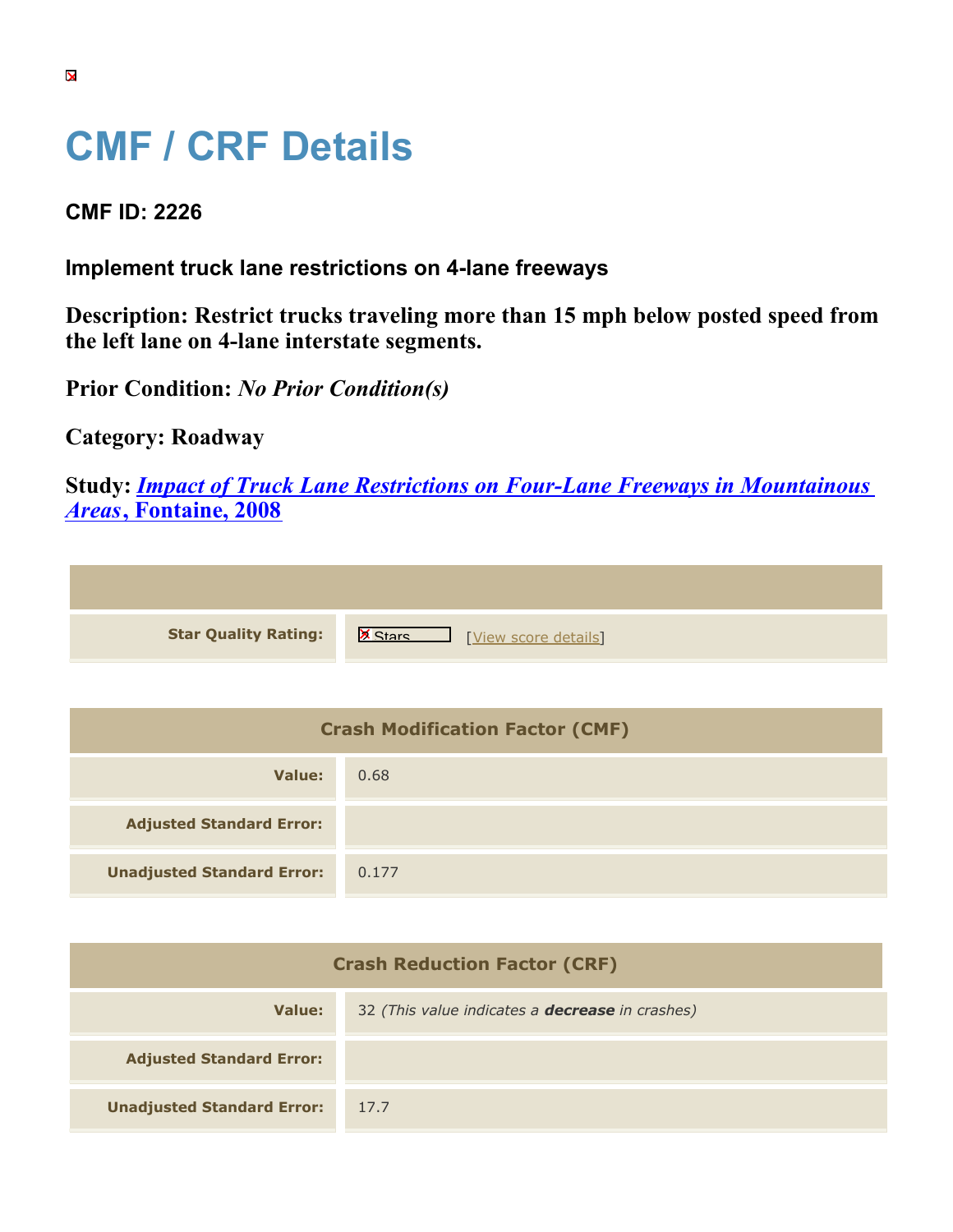| <b>Applicability</b>                    |                                                                      |
|-----------------------------------------|----------------------------------------------------------------------|
| <b>Crash Type:</b>                      | All                                                                  |
| <b>Crash Severity:</b>                  | K (fatal), A (serious injury), B (minor injury), C (possible injury) |
| <b>Roadway Types:</b>                   | Principal Arterial Other Freeways and Expressways                    |
| <b>Number of Lanes:</b>                 | $\overline{4}$                                                       |
| <b>Road Division Type:</b>              |                                                                      |
| <b>Speed Limit:</b>                     |                                                                      |
| <b>Area Type:</b>                       |                                                                      |
| <b>Traffic Volume:</b>                  | 4041 to 24361 Average Daily Traffic (ADT)                            |
| <b>Time of Day:</b>                     | All                                                                  |
| If countermeasure is intersection-based |                                                                      |
| <b>Intersection Type:</b>               |                                                                      |
| <b>Intersection Geometry:</b>           |                                                                      |
| <b>Traffic Control:</b>                 |                                                                      |
| <b>Major Road Traffic Volume:</b>       |                                                                      |
| <b>Minor Road Traffic Volume:</b>       |                                                                      |

| <b>Development Details</b>      |              |
|---------------------------------|--------------|
| <b>Date Range of Data Used:</b> | 2001 to 2006 |
| <b>Municipality:</b>            |              |
| State:                          | <b>VA</b>    |
| <b>Country:</b>                 |              |